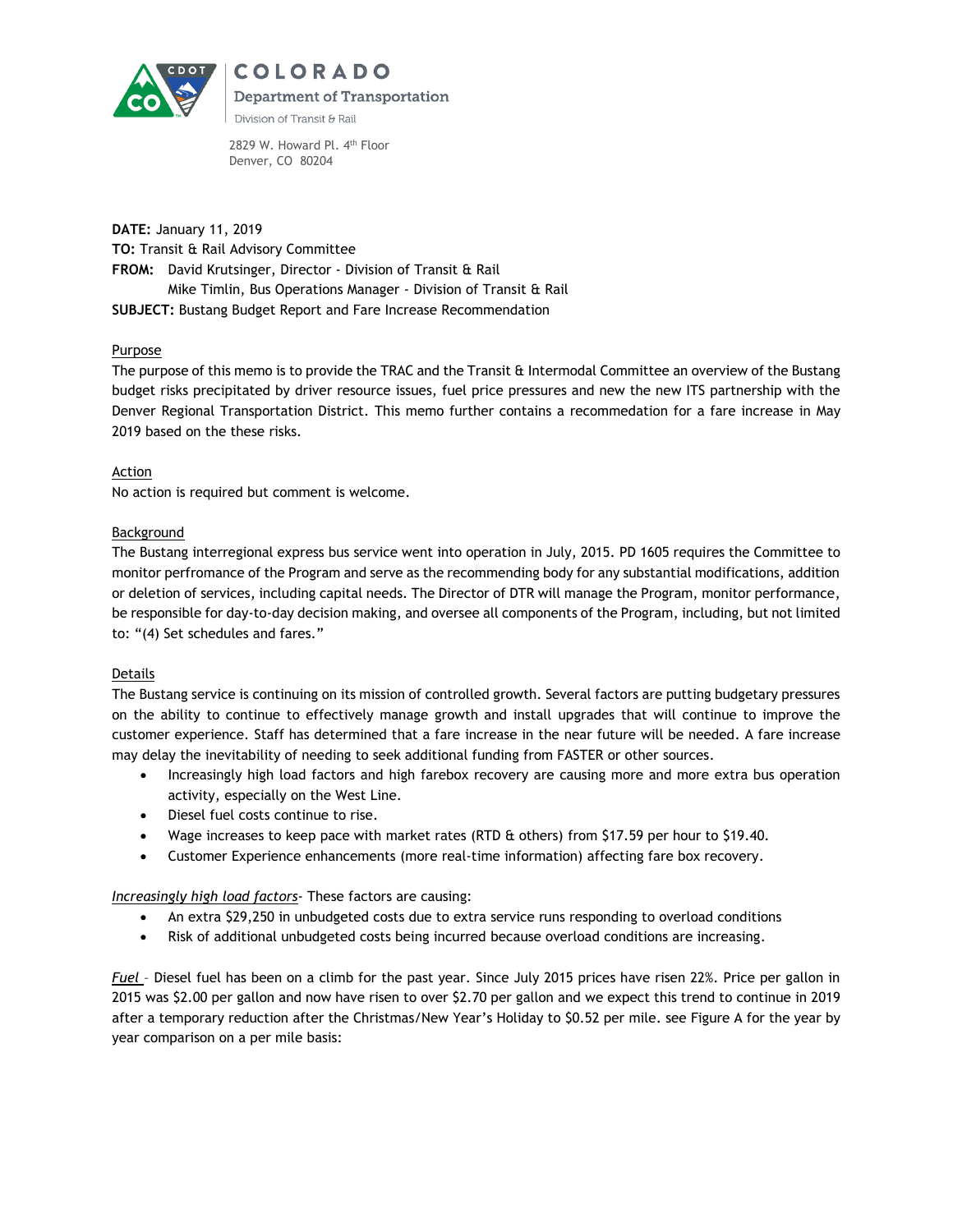



The International Maritime Organization has ruled that refined marine diesel must lower sulfur content from 3.5% to 0.5% by 2020. Worst case scenario, Economist Philip K. Verleger writes in Bloomberg this event could possibly cause a spike in oil prices that could spark a global recession<sup>1</sup>.

The net result of fuel cost in 2015 was \$0.38 per revenue mile, \$0.49 today, and growing to \$0.52 by th end of FY 2018-19. This pushes Bustang fuel costs to over \$500,000 per year from roughly \$300,000 in 2015 (37% increase in per-gallon fuel cost + increase in miles of service = 67% increase in fuel cost as a Bustang budget line-item).

*Ace Express Contracted Rate* - Citing increasing insurance costs, and the inability to compete in the market place for CDL drivers Ace Express has requested a 9% increase in mileage payments from \$3.83 to \$4.19. There currently is a nationwide shortage of qualified CDL drivers which is expected to get even worse. Currently Bustang is operating with 2 less runs Monday through Friday on the North route and 2 less daily runs on the West Line.

This 9% increase along with projected revenue will drive our wheel cost to over \$2.1M for the first time.

Summit Express Shuttle has been engaged as a "casual rental" on the west line when Ace Express doesn't have driver resources.

*Customer Experience Enhancements* – There is one major enhancement which will affect Fare Box Recovery, will launch in early 2019. The INIT ITS system which will automate most of the dispatching and operational functions, passenger counting, customer experience monitoring, vehicle health, automated vehicle locator, Real Time GTFS, (real time passenger informational displays as well as Google Maps), automated next stop announcements both display and voice anunnciator and video serveillence.

An IGA between RTD and CDOT will guarantee system integrity and maintenace by hiring:

 Year 1 – System Engineer – 1 FTE X 6 months, Technician – 1 FTE X 12 months, System administrator – 1 FTE X 12 months, and Project Manager 1 FTE X 6 months. For this CDOT agreed to pay RTD 1<sup>st</sup> year - \$388,226, 2 nd year \$202,329 then 3% increases for years 3 to 5. Total 5 years \$1,234,663.

See Figure B for Wheel Cost vs. Revenue comparison

 $\overline{a}$ 

<sup>1</sup> Philip K. Verleger – Bloomberg Opinion April 18, 2018.